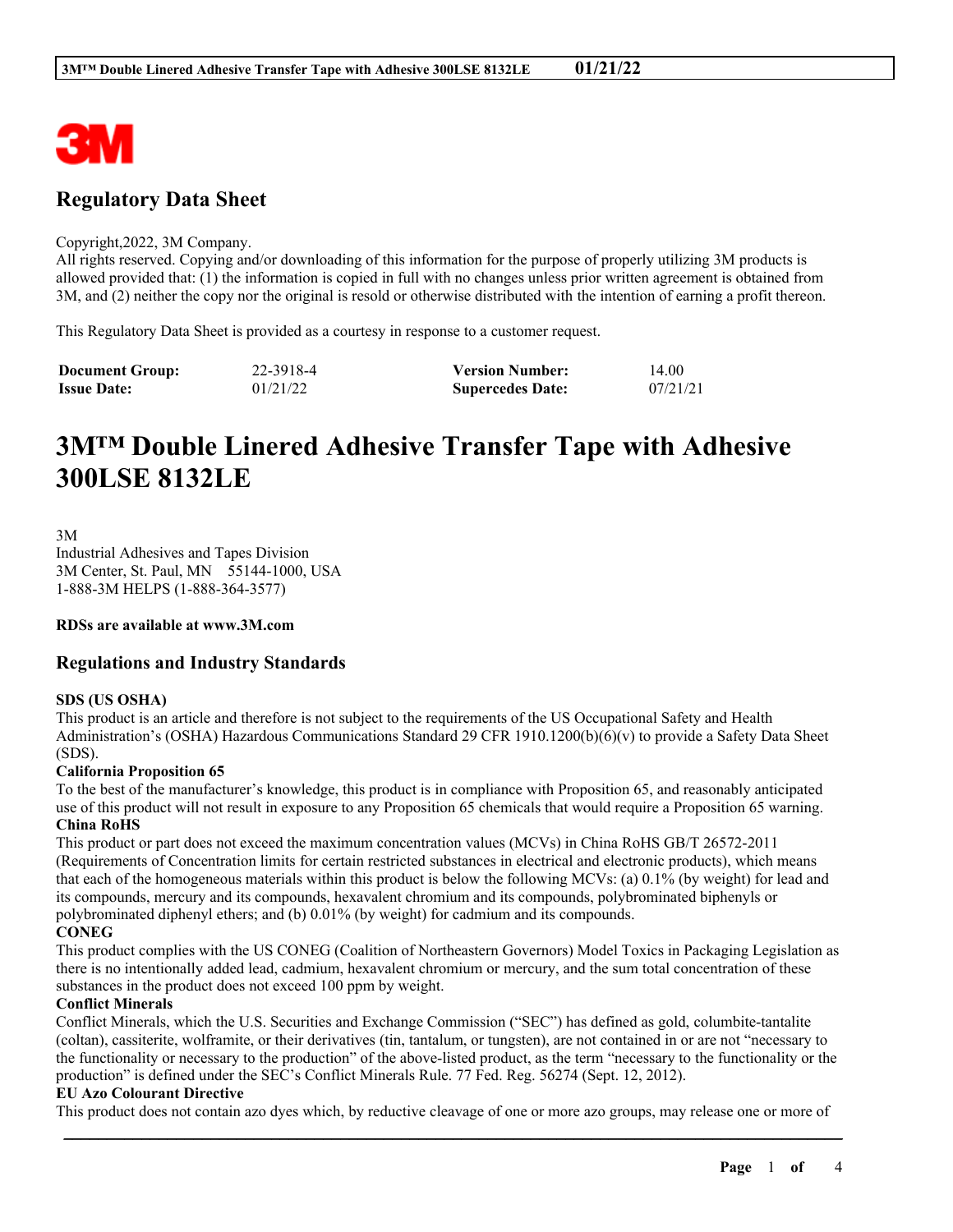the aromatic amines listed in the Appendix I, in detectable concentrations above 30 ppm in the finished article or in the dyes parts thereof, according to the testing method established in accordance with Article 2a of this European Commission Directive 2002/61/EC (2004/21/EC).

#### **EU REACH**

Substances listed in Annex XIV of Regulation No 1907/2006 of the European Parliament and the Council concerning the Registration, Evaluation, Authorization and Restriction of Chemicals (REACH) are not intentionally added to this product.

#### **EU REACH**

Substances listed in Annex XVII of Regulation No 1907/2006 of the European Parliament and the Council concerning the Registration, Evaluation, Authorization and Restriction of Chemicals (REACH) are not intentionally added to this product.

#### **EU REACH**

This product, including any article that the product is composed of, does not contain at greater than 0.1% by weight a Substance of Very High Concern (SVHC) substance identified according to Article 59 of REACH. This declaration reflects the substances on the candidate SVHC list, effective January 2022.

#### **EU RoHS**

This product does not exceed the maximum concentration values (MCVs) set under EU Directive 2011/65/EU (RoHS recast/RoHS 2), as stated in Annex II to that directive. This means that each of the homogenous materials within this product does not exceed the following MCVs: (a) 0.1% (by weight) for lead, mercury, hexavalent chromium, polybrominated biphenyls or polybrominated diphenyl ethers; and (b) 0.01% (by weight) for cadmium.

#### **EU RoHS Phthalates**

This product does not exceed the maximum concentration values (MCVs) for phthalates set under EU Directive 2011/65/EU (RoHS recast/RoHS 2), as amended by EU 2015/863, which applies to finished EEE after July 22, 2019 for Category 1-7, 10- 11 products and after July 22, 2021 for Category 8 and 9 products. This means that each of the homogeneous materials within this product does not exceed the MCV of 0.1% (by weight) for each of the following phthalates: DEHP, BBP, DBP, and DIBP.

#### **FDA 21 CFR 175.105**

The adhesive in this tape product is in compliance with 21 CFR 175.105, and may be safely used as a component of articles intended for use in packaging, transporting or holding food. The applicable CFR section should always be consulted for the complete context before any conclusion is made as to the allowed regulated use.

#### **Fluorinated Greenhouse Gas**

A Fluorinated Greenhouse Gas (or F-Gas) listed under Annex I and II of Regulation (EU) No 517/2014 of the European Parliament and of the Council of 16 April 2014 is not intentionally added to the product.

#### **Halal**

This product has not been certified Halal.

#### **Kosher**

This product has not been certified Kosher.

#### **Stockholm Agreement**

This product does not contain Persistent Organic Pollutants (POPs) at or above applicable thresholds per Annexes A, B, and C of the Stockholm Convention, May 2004 and subsequent amendments.

\_\_\_\_\_\_\_\_\_\_\_\_\_\_\_\_\_\_\_\_\_\_\_\_\_\_\_\_\_\_\_\_\_\_\_\_\_\_\_\_\_\_\_\_\_\_\_\_\_\_\_\_\_\_\_\_\_\_\_\_\_\_\_\_\_\_\_\_\_\_\_\_\_\_\_\_\_\_\_\_\_\_\_\_\_\_\_\_\_\_

#### **Sustainability Advantage: Recycled content**

This product does not contain recycled content.

### **Sustainability Advantage: Solventless or water-based manufacturing process**

This product is made using a solventless or water-based manufacturing process.

#### **TSCA Section 6**

This product is not known to contain 2,4,6-Tri-tert-butylphenol (CAS 732-26-3).

## **TSCA Section 6**

This product is not known to contain Decabromodiphenyl Ether (Deca-BDE) (CAS 1163-19-5).

#### **TSCA Section 6**

This product is not known to contain Hexachlorobutadiene (HCBD) (CAS 87-68-3).

#### **TSCA Section 6**

This product is not known to contain Pentachlorothiophenol (PCTP) (CAS 133-49-3).

#### **TSCA Section 6**

This product is not known to contain Phenol, isopropylated phosphate (3:1) (PIP (3:1)) (CAS 68937-41-7).

# **Chemicals and/or Compounds of Interest**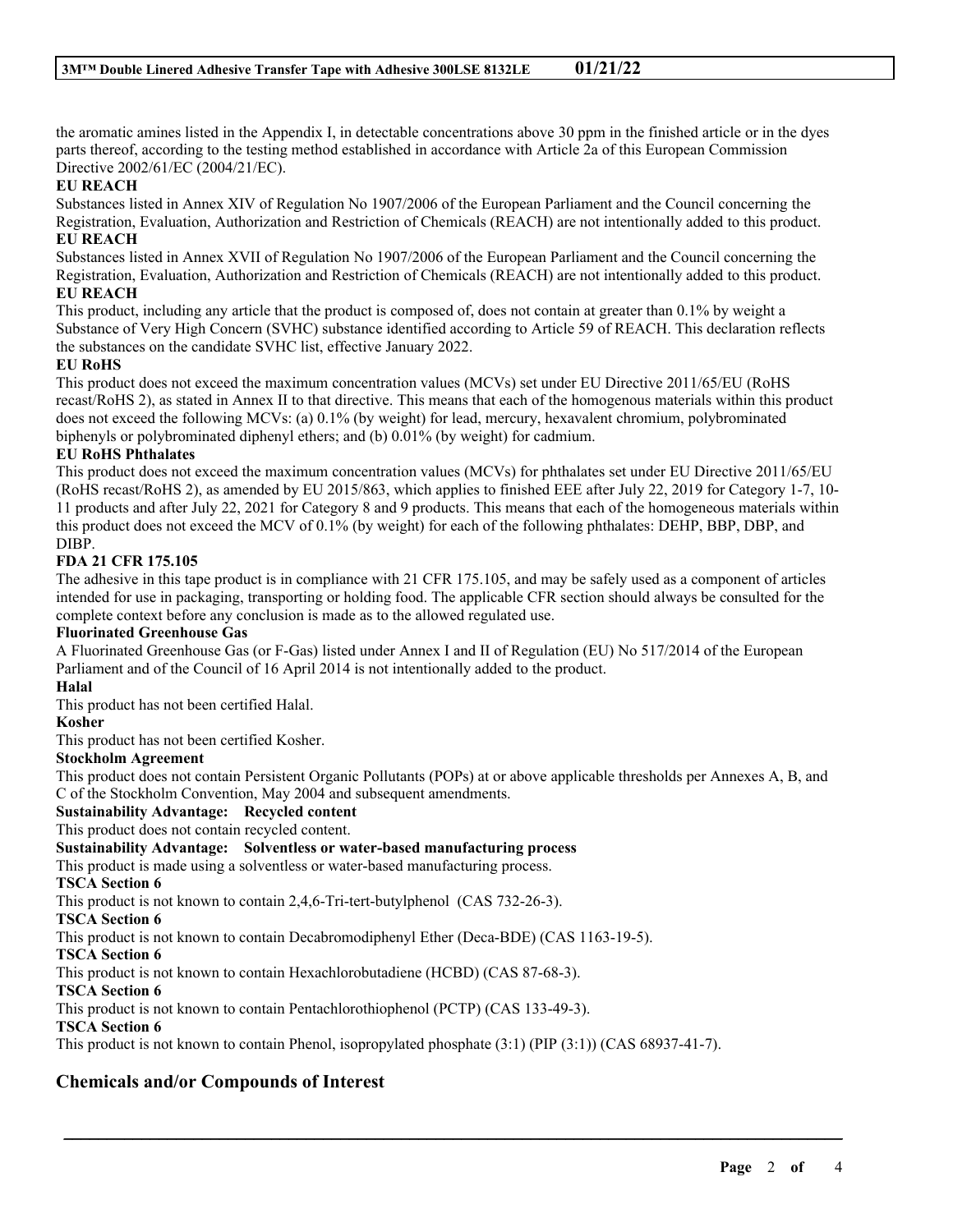**4,4'-Methylenebis(2,6-Diethylaniline) (CAS 13680-35-8)** : Not intentionally added. **Acrylamide (CAS 79-06-1)** : Not intentionally added. **Alkylphenol (AP)** : Not intentionally added. **Alkylphenolethoxylates (APE)** : Not intentionally added. **Antimony and (Sb) Compounds** : Not intentionally added. **Aromatic Amines** : Not intentionally added. **Arsenic and (As) Compounds** : Not intentionally added. **Asbestos** : Not intentionally added. **Azocolorants and Azodyes** : This product does not contain azo dyes which, by reductive cleavage of one or more azo groups, may release one or more of the aromatic amines listed in the Appendix I, in detectable concentrations above 30 ppm in the finished article or in the dyes parts thereof, according to the testing method established in accordance with Article 2a of this European Commission Directive 2002/61/EC (2004/21/EC). **Beryllium and (Be) Compounds** : Not intentionally added. **Bismuth and (Bi) Compounds** : Not intentionally added. **Bisphenol A (BPA) (CAS 80-05-7)** : Not intentionally added. **Butyl Benzyl Phthalate (BBP) (CAS 85-68-7)** : Not intentionally added. **Butylated Hydroxytoluene (BHT) (128-37-0)** : Not intentionally added. **Cadmium and (Cd) Compounds** : Not intentionally added. **Chlorinated Paraffins, Short Chain** : Not intentionally added. **Chromium and (Cr) Compounds** : Not intentionally added. **Cobalt and (Co) Compounds** : Not intentionally added. **Colophony (Rosin) (CAS 8050-09-7)** : Not intentionally added. **Crystalline Silica** : Not intentionally added. **Decabromodiphenyl Ether (Deca-BDE) (CAS 1163-19-5)** : Not intentionally added. **Di(2-Ethylhexyl) Phthalate (DEHP) (CAS 117-81-7)** : Not intentionally added. **Dibutyl Phthalate (DBP) (CAS 84-74-2)** : Not intentionally added. **Dibutyl Tin Compounds** : Not intentionally added. **Diisodecyl Phthalate (DIDP)** : Not intentionally added. **Diisononyl Phthalate (DINP)** : Not intentionally added. **Dimethyl Fumarate (DMF) (CAS 624-49-7)** : Not intentionally added. **Dimethylacetamide (CAS 127-19-5)** : Not intentionally added. **Di-n-Octyl Phthalate (DNOP) (CAS 117-84-0)** : Not intentionally added. **Dioxins and Furans** : Not intentionally added. **Dyes** : Not intentionally added. **Epoxy Compounds** : Not intentionally added. **Flame Retardants (not PBB or PBDE)** : Not intentionally added. **Flavorings** : Not intentionally added. **Formaldehyde (CAS 50-00-0)** : Not intentionally added. **Hexavalent Chromium and (Cr+6) Compounds** : Not intentionally added. **Lead and (Pb) Compounds** : Not intentionally added. **Materials of Human or Animal Origin** : Not intentionally added. **Melamine (CAS 108-78-1)** : Not intentionally added. **Mercury and (Hg) Compounds** : Not intentionally added. **Musk Xylene (CAS 81-15-2)** : Not intentionally added. **Nickel and (Ni) Compounds** : Not intentionally added. **Nonylphenol (NP)** : Not intentionally added. **Nonylphenol Ethoxylates (NPE)** : Not intentionally added. **Organochlorine Pesticides** : Not intentionally added. **Organophosphate Pesticides** : Not intentionally added. **Organotin Compounds** : Not intentionally added. **Ozone Depleting Chemicals (ODCs)** : Not intentionally added. **Perfluorooctanesulfonic Acid (PFOS) (CAS 1763-23-1)** : Not intentionally added. **Perfluorooctanoic Acid (PFOA) (CAS 335-67-1)** : Not intentionally added. **Phthalates** : Not intentionally added. **Polybrominated Biphenyls (PBB)** : Not intentionally added.

\_\_\_\_\_\_\_\_\_\_\_\_\_\_\_\_\_\_\_\_\_\_\_\_\_\_\_\_\_\_\_\_\_\_\_\_\_\_\_\_\_\_\_\_\_\_\_\_\_\_\_\_\_\_\_\_\_\_\_\_\_\_\_\_\_\_\_\_\_\_\_\_\_\_\_\_\_\_\_\_\_\_\_\_\_\_\_\_\_\_